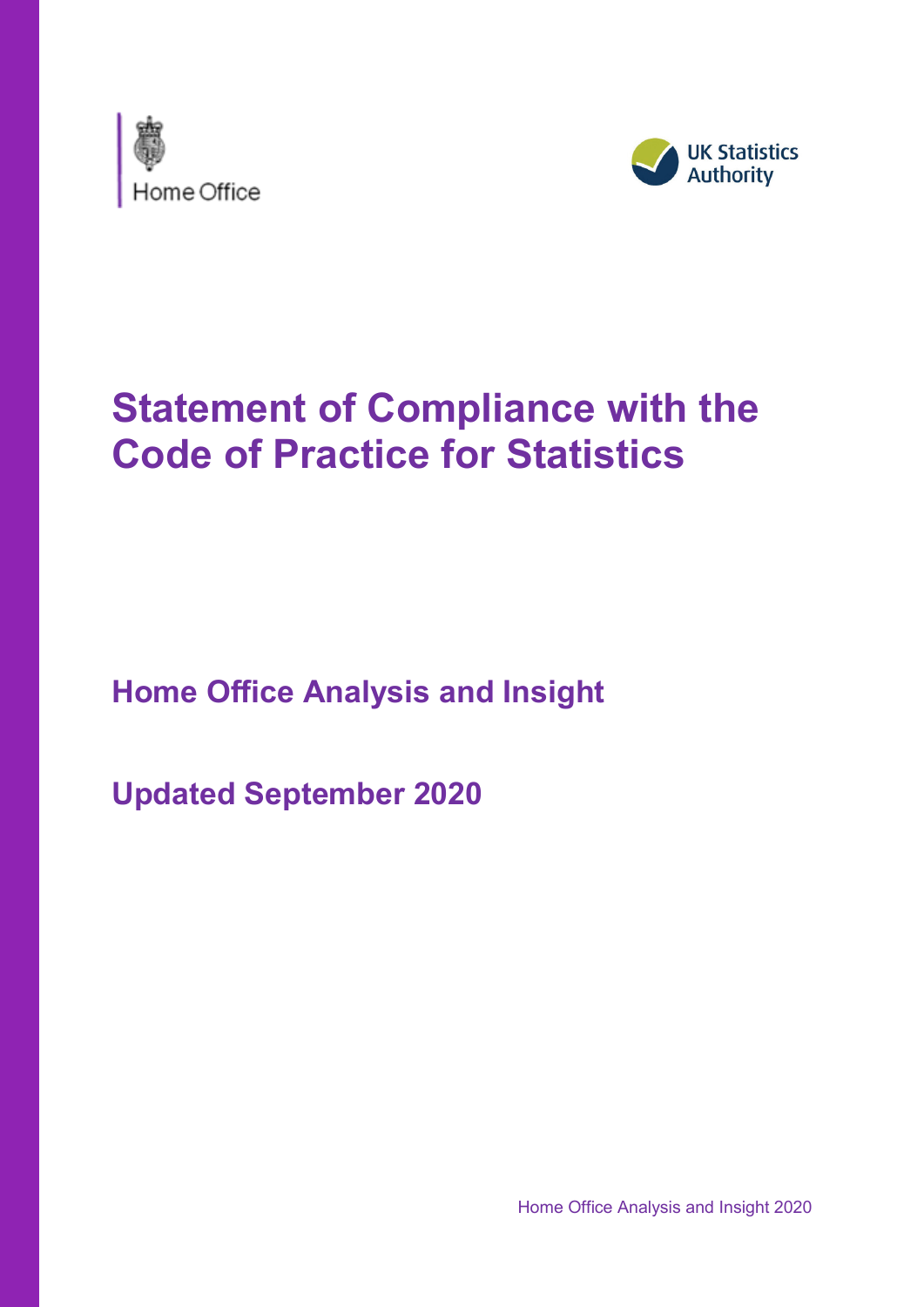# **Purpose**

The [Code of Practice for Statistics](https://www.statisticsauthority.gov.uk/code-of-practice/) provides producers of official statistics with details of the practices that must be committed to when producing and releasing official statistics. It ensures that statistics published by government serve the public, and are trustworthy, valuable and of high quality.

Our compliance with the Code of Practice for Statistics means that users can have confidence in the people that produce Home Office statistics; that our statistics are robust, reliable and accurate. Our statistics are regularly reviewed to ensure they support the needs of society for information.

This document sets out the Home Office's commitment to comply with the three pillars of the Code of Practice for Statistics:

- [Trustworthiness](#page-2-0)
- [Quality](#page-4-0)
- [Value](#page-5-0)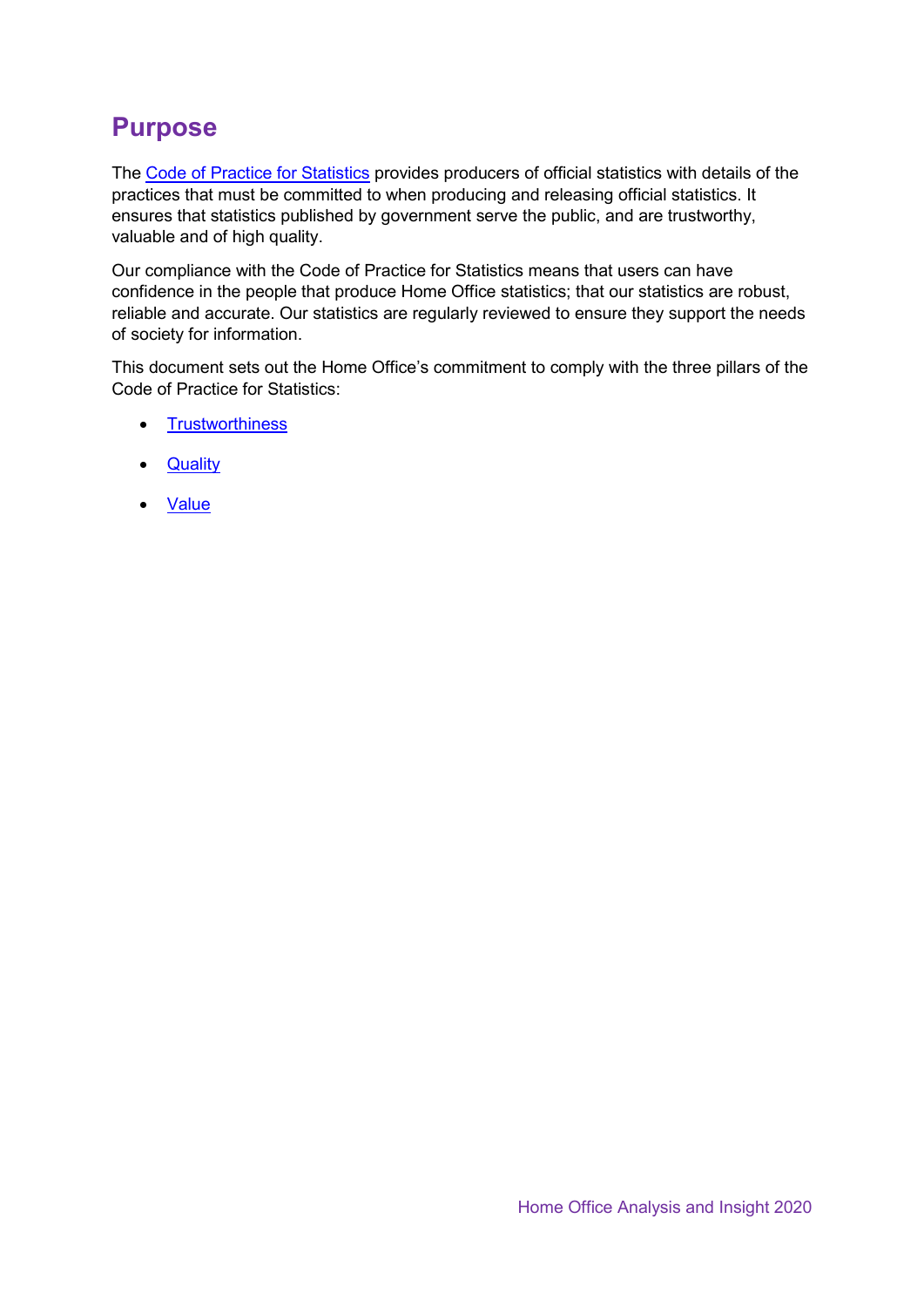### <span id="page-2-0"></span>**Trustworthiness**

#### *Having confidence in the people and organisations that produce statistics and data*

It is important that our people, and the systems and processes used to produce statistics and data, are trustworthy. This means we need to be well led, well managed, open, impartial and skilled.

#### **Honesty and integrity**

The Home Office commit to using, collecting, accessing and sharing data ethically, and for the public good. We present data impartially, objectively and free from political and commercial influences.

#### **Independent decision making and leadership**

The Chief Statistician (and Head of Profession) for the Home Office has the capacity to call for new statistics to be published. For example, following the Grenfell disaster in 2017, the Chief Statistician decided to publish an ad hoc statistical release on [fires in purpose built](https://www.gov.uk/government/statistics/fires-in-purpose-built-flats-england-april-2009-to-march-2017)  [flats.](https://www.gov.uk/government/statistics/fires-in-purpose-built-flats-england-april-2009-to-march-2017) The role of Chief Statistician is to ensure that the Code of Practice for Statistics is implemented across the Home Office and provide wider leadership to the statistical community, to developing statistical competence and promoting continual improvement in publications.

#### **Orderly release**

Home Office statistical publications are pre-announced and pre-release access and quality assurance arrangements are transparent. All releases are published at 09:30 on the day of publication and include contact details for the responsible statistician and unit producing them.

The Home Office regularly makes scheduled revisions as part of orderly release practices. These revisions will be clearly marked within the next publication. There may be occasions where it is necessary to make unscheduled revisions; these will be made according to the [Home Office's revisions policy.](https://www.gov.uk/government/publications/statement-of-compliance-with-the-code-of-practice-for-statistics-revisions-and-corrections-policy)

#### **Transparent processes and management**

The Home Office is committed to providing a quality statistical service. We are clear and transparent about [our priorities and objectives,](https://www.gov.uk/government/organisations/home-office/about) and these are available on our website.

#### **Professional capability**

Home Office statistician and data scientist professionals are recruited using the [Government](https://gss.civilservice.gov.uk/policy-store/competency-framework-for-the-government-statistician-group-gsg/)  [Statistician Group competency framework](https://gss.civilservice.gov.uk/policy-store/competency-framework-for-the-government-statistician-group-gsg/) . We train and develop our skills regularly to ensure we demonstrate sound judgement and professionalism, apply the principles of the Code of Practice for Statistics and act with integrity, honesty, objectivity and impartiality.

#### **Data governance**

The Home Office follows statutory guidelines for the collection, sharing, linking, confidentiality and release of data and details are published alongside statistical releases. All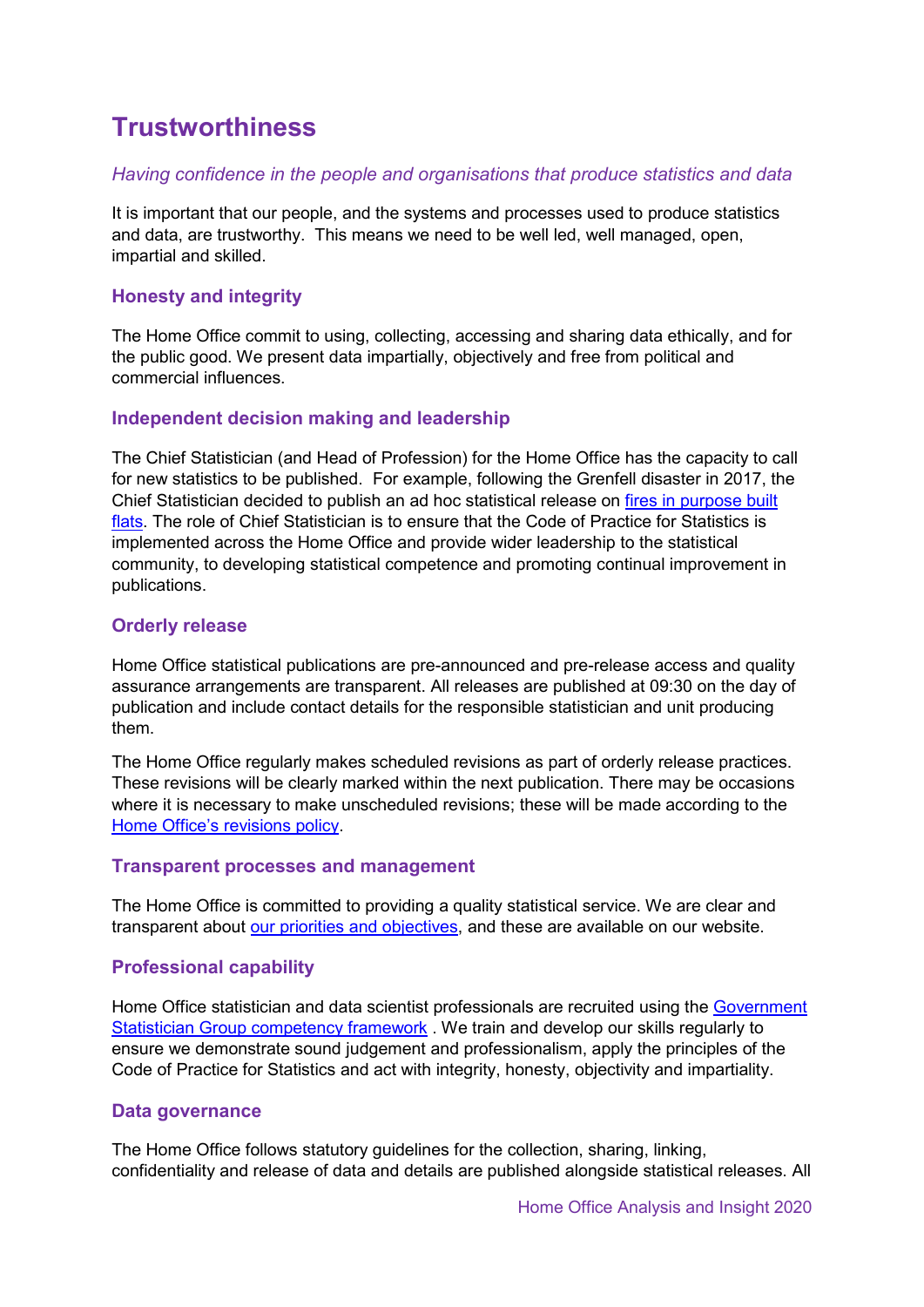personal data is held securely and in accordance with data protection legislation and **GDPR** [requirements.](https://gdpr-info.eu/)

Details of the **Home Office's use of administrative sources** are available online.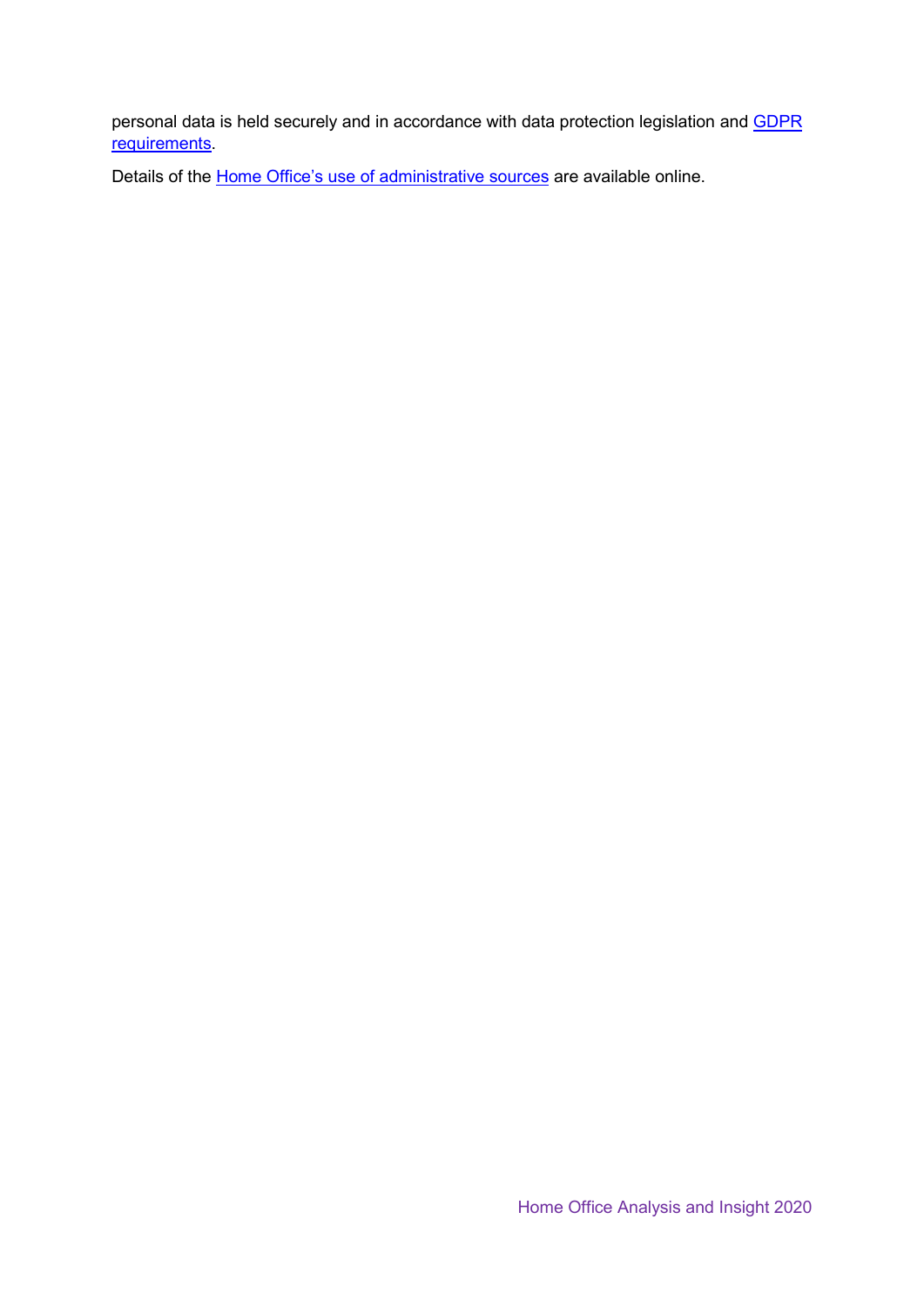# <span id="page-4-0"></span>**Quality**

*Using data and methods that produce assured statistics.*

#### **Suitable data sources**

Our statistics are based on the most appropriate data to meet intended uses. The impact of any data limitations is assessed, minimised and explained within statistical releases or the accompanying user guides.

Statisticians establish and maintain close relationships with those involved in the data collection process, sharing with data providers clear statements of data requirements, explaining how and why the data are intended to be used.

We endeavour to ensure source data are consistent and comparable over time, across different levels of aggregation and over geographic areas where possible.

Any potential bias, uncertainty or limitation in the source data is identified and the full extent of any impact, and how these are minimised, is made transparent to users within our publications. The Home Office systematically and periodically reviews and evaluates limitations in data sources.

#### **Sound methods**

Methods and processes employed by Home Office statisticians are based on professional consensus of best practice methods and scientific principles and details are available alongside all published collections. Data are compiled using recognised standards and definitions which are explained clearly in the context of other available information in related subject areas. Any limitations of these methods are identified, along with steps to reduce and minimise these, with topic and method experts consulted where appropriate.

Users of Home Office statistics will be notified of any changes to methods. Discontinuities in a time series will be fully reasoned and explained, with a consistent time series and back series of data provided where possible.

#### **Assured quality**

Producers of statistics and data should explain clearly how they assure themselves that statistics and data are accurate, reliable, coherent and timely.

The Home Office employ sound quality assurance processes, to ensure data are of a quality that meets users' needs, minimising the risk and impact of quality issues on data. Quality – including reliability, comparability and timeliness – are regularly reviewed and evaluated by the producers of statistics. The extent of any limitations is fully explained alongside all published collections.

Processes of quality assurance will themselves be evaluated and reviewed regularly. Details of our [revisions policy](https://www.gov.uk/government/publications/statement-of-compliance-with-the-code-of-practice-for-statistics-revisions-and-corrections-policy) are available online.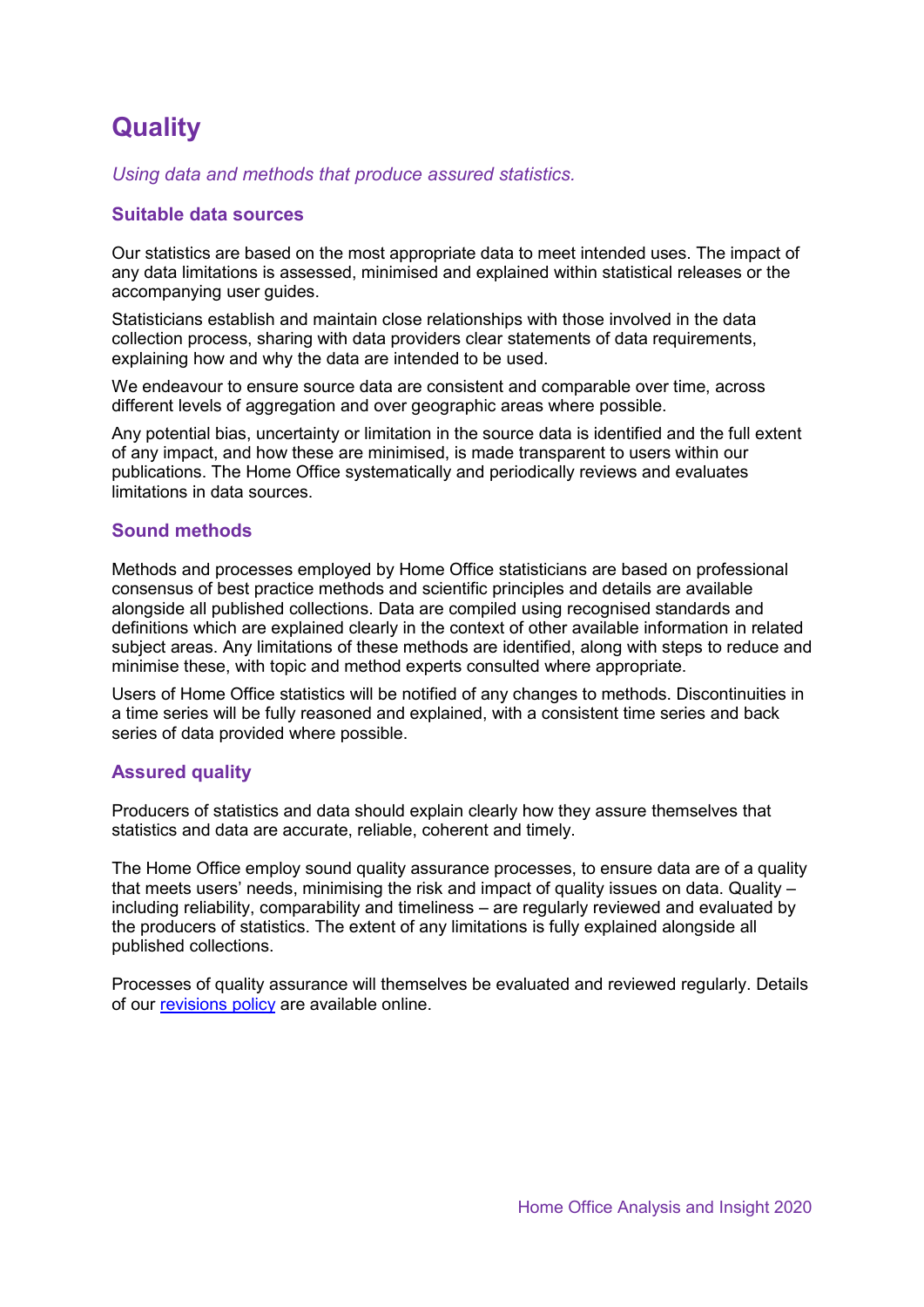### <span id="page-5-0"></span>**Value**

#### *Producing statistics that support society's needs for information*

We aim to produce statistics and data that are useful, easy to access, relevant, and support understanding of important issues.

This includes improving existing statistics and creating new ones through discussion and collaboration with stakeholders, and being responsible and efficient in the collection, sharing and use of statistical information.

#### **Relevance to users**

We are committed to regularly reviewing our National Statistics outputs to ensure they are relevant to users and to identify ongoing opportunities for innovation and improvement. This is done through:

- Holding/supporting annual meetings of users such as the [Migration Statistics User](https://www.jiscmail.ac.uk/cgi-bin/webadmin?A0=MIGRATION-STATS) [Forum,](https://www.jiscmail.ac.uk/cgi-bin/webadmin?A0=MIGRATION-STATS) the [Fire and Rescue Statistics User Group](https://www.frsug.org/) and the [British Society of](http://www.britsoccrim.org/networks/) [Criminology Crime and Justice Statistics Network](http://www.britsoccrim.org/networks/)
- Inviting constructive comments and feedback on everything we do to help us improve
- Conducting consultations on proposals to introduce, withdraw or substantially modify National Statistics data collections and outputs.

Consultations will be made available on GOV.UK and active user groups and others with a recognised interest in the topic will be notified. Details of past and current consultations are available on the statistical series' page on GOV.UK.

#### **Accessibility**

Statistics, data and metadata produced by the Home Office are published in accessible formats. Historic data continue to be publicly available from the [National Archive Research](https://webarchive.nationalarchives.gov.uk/20110218135833/http:/rds.homeoffice.gov.uk/rds/index.html)  [Development and Statistics web site.](https://webarchive.nationalarchives.gov.uk/20110218135833/http:/rds.homeoffice.gov.uk/rds/index.html)

#### **Clarity and insight**

The Home Office are committed to producing orderly, impartial, and objective statistics and adding insight – why we are seeing the figures we are seeing, and what this means – to inform the policy and public debate on the areas it covers. Statistics will be described clearly and interpreted using appropriate data visualisations. . Each release will be disseminated through the relevant channels to encourage existing and potential users and stakeholders to engage with the statistics. An email address for the lead statistician is included in every release for enquiries or general comments.

#### **Efficiency and proportionality**

In collecting, processing & publishing our statistics, we endeavour to:

- Place the minimum burdens necessary on data providers
- Integrate our statistical work across government
- Consider the costs to data suppliers in developing new data requirements
- Regularly review existing data requirements to ensure they are relevant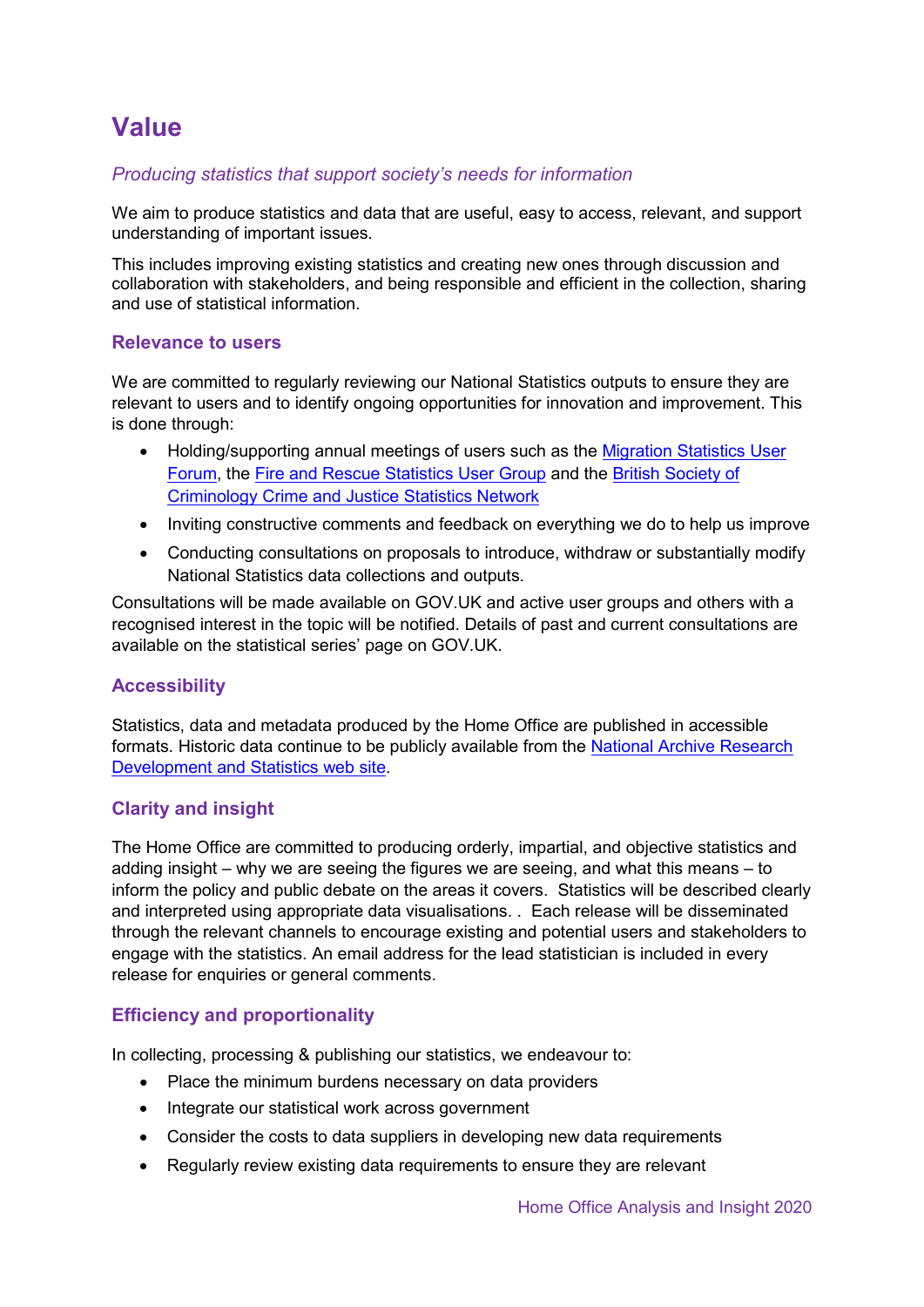• Ensure that managers of administrative systems consider statistical needs in their design and development

We take care of the information provided to us and respect the confidentiality of that information.